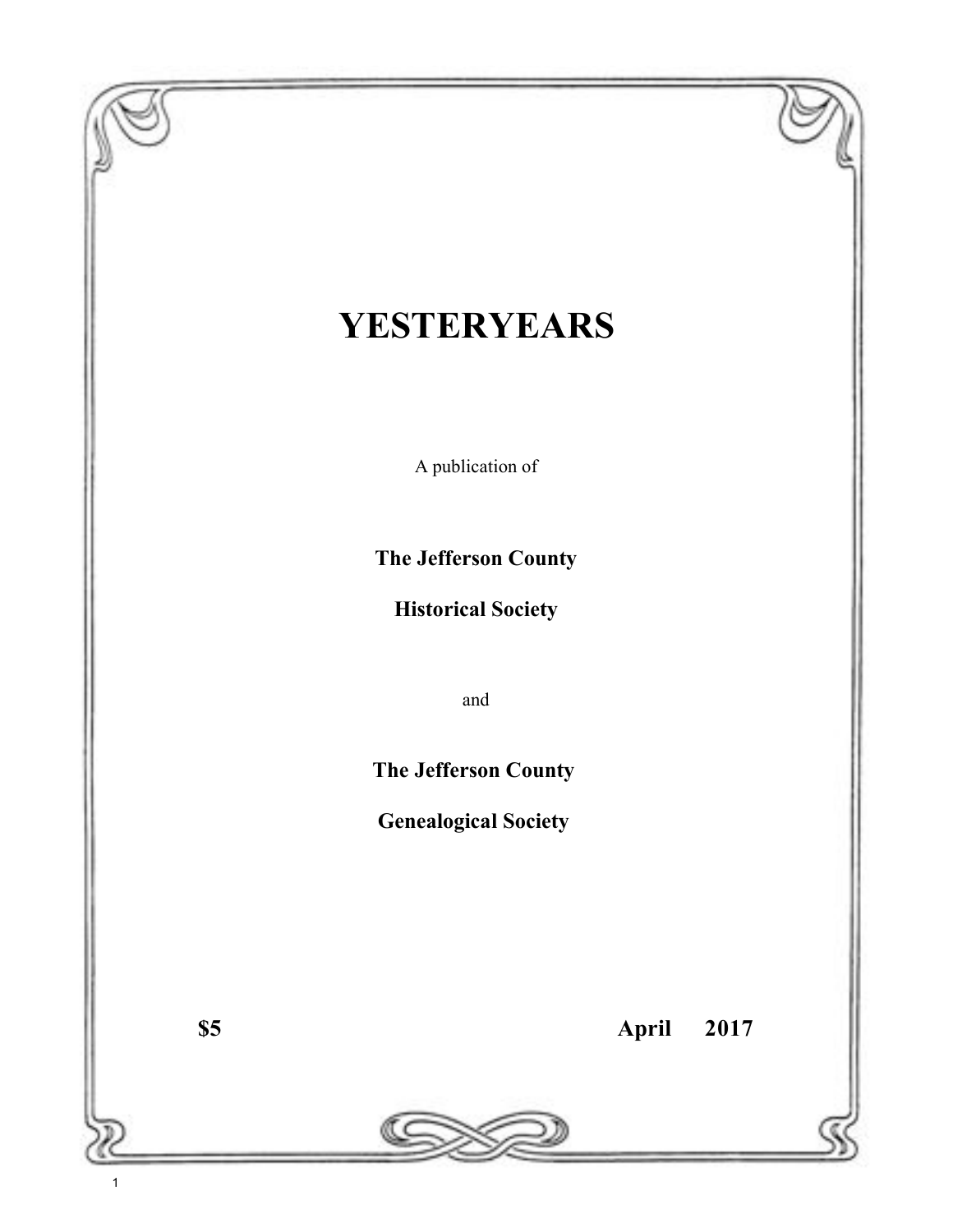# Table of Contents – April 2017

| Officers and Directors for JCHS &JCGS3 |  |
|----------------------------------------|--|
|                                        |  |
|                                        |  |
|                                        |  |
|                                        |  |

## **Editors' notes**

This edition of YESTERYEARS begins with the first installment of entries from the Civil War Diary of John Steuart, the grandfather of John Steuart Curry. We will continue the series in the fall.

Although it might be slow to load on your computer and you might need a magnifying glass to read it clearly, the Jefferson County Tax Rolls of 1858 and 1859 offer helpful information for family and history researchers. We begin with Oskaloosa and Jefferson townships and will pick up Grasshopper Falls in the fall.

And, as always, if you have requests or ideas for inclusion in YESTERYEARS, let us hear from you. – Liz Leech

Jefferson County Genealogical Society - [jcgs1979@yahoo.com](mailto:jcgs1979@yahoo.com)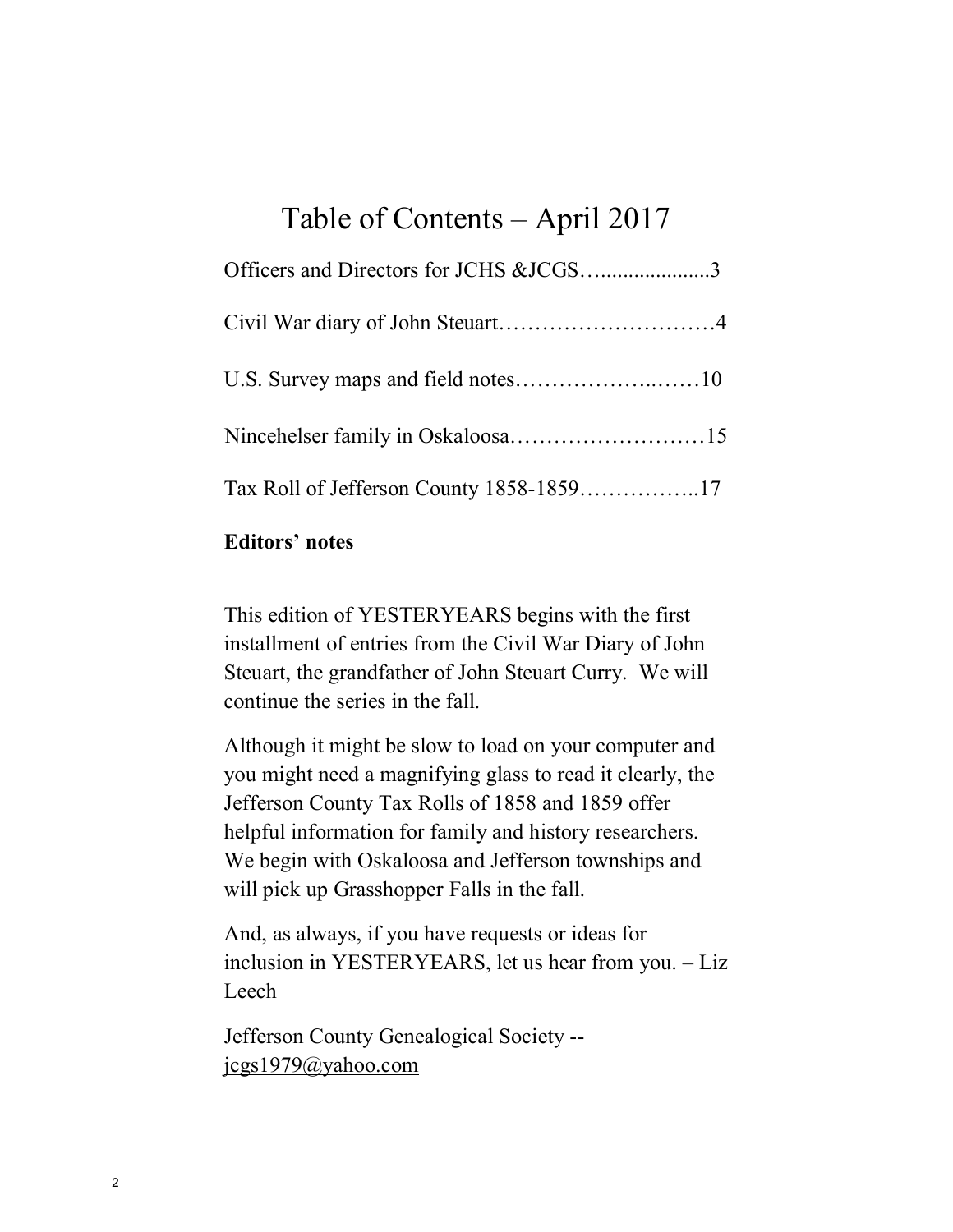#### **JEFFERSON COUNTY GENEALOGICAL SOCIETY**

### **P.O. Box 174 Oskaloosa, KS On the web**: **www.jeffcoksgensoc.org/ E-mail: [jcgs1979@yahoo.com](mailto:jcgs1979@yahoo.com) 66066**

#### **Now on Facebook! "Jefferson County Kansas Genealogical Society"**

Meetings are at 2:30 p.m. the fourth Monday of every month (except December) at the Research Center at Old Jefferson Town on Highway 59, Oskaloosa. All who are interested in family history are welcome. The Research Center library is open year round on **Saturdays from 1 to 5 p.m**. It also is open on **Sundays from 1:30 to 5 p.m. May through September**.

#### **2017 Officers**

| <b>President</b>      | Frank Shrimplin, Valley Falls |
|-----------------------|-------------------------------|
| <b>Vice President</b> | Raymond Riley, Winchester     |
| <b>Treasurer</b>      | Tom Grose, Oskaloosa          |
| Recording,            |                               |
| Corresponding Sec'y   | Marilyn Sharkey, Oskaloosa    |
| Corresponding Sec'y   | Marilyn Sharkey               |
|                       |                               |

| Librarian              | Marilyn Sharkey              |  |  |  |  |
|------------------------|------------------------------|--|--|--|--|
| <b>JCHS &amp; JCGS</b> |                              |  |  |  |  |
| <b>Newsletter</b>      | Leanne Chapman, Oskaloosa    |  |  |  |  |
| <b>Yesteryears</b>     | Liz Leech, Mercer Island, WA |  |  |  |  |
|                        | Richard Wellman, Lawrence    |  |  |  |  |
|                        |                              |  |  |  |  |

#### **JEFFERSON COUNTY HISTORICAL SOCIETY**

#### **P.O. Box 146 Oskaloosa, KS 66066**

#### The Jefferson County Historical Society owns and maintains Old Jefferson Town, a village of historical structures from different parts of the county. Located on Highway 59 in Oskaloosa, Old Jefferson Town is open weekend afternoons May through September. Board meetings are at 7 p.m. the second Thursday of each month at OJT. Membership is \$25 a year and may be paid to the Jefferson County Historical Society care of Mary J. Luse, treasurer at 16786 126<sup>th</sup> St., Winchester, KS 66097.

#### **2017 Officers**

| <b>President</b>           | Leanne Chapman             |
|----------------------------|----------------------------|
| <b>Vice President</b>      | <b>Bill Manville</b>       |
| <b>Recording Sec'ies</b>   | Jamie Mestagh Knabe, Ardie |
| Grimes                     |                            |
| <b>Corresponding Sec'y</b> | Marilyn Sharkey            |
| Treasurer                  | Mary Luse                  |
| <b>Membership Records</b>  |                            |
| <b>JCHS &amp; JCGS</b>     | Mary Luse, Margaret Dick   |
|                            |                            |

| <b>Buildings &amp; Grounds</b>                                | Leanne Chapman, Margaret                                  |  |  |  |
|---------------------------------------------------------------|-----------------------------------------------------------|--|--|--|
| Dick, Larry Elkinton, Mary Luse, Bill Manville, Dave Mueller, |                                                           |  |  |  |
| <b>Mike Nickels</b>                                           |                                                           |  |  |  |
| <b>JCGS Representative</b>                                    | Marilyn Sharkey                                           |  |  |  |
| <b>JCHS Rep to Freedom's</b>                                  |                                                           |  |  |  |
|                                                               | Frontier Nat'l Heritage Area Liz Leech, Mercer Island, WA |  |  |  |
|                                                               |                                                           |  |  |  |

**Community Representatives**: McLouth, Ardie Grimes; Oskaloosa, Larry Elkinton; Perry, Margaret Dick; Valley Falls, Bill Manville; Winchester, Virginia Winsor.

**JCHS Docents**, Steve Dick and Matt Teague; **Edmonds Chapel Schedule**, Leanne Chapman, (785)863-3257; **Special Tours**, Marilyn Sharkey (785) 863-2423.

**JCHS Events Committee**: Leanne Chapman, Margaret Dick, Jamie Mestagh Knabe, Mary Luse, Marilyn Sharkey, Virginia Winsor.

### **Facebook: "Jefferson County Historical Society, Oskaloosa, Kansas"**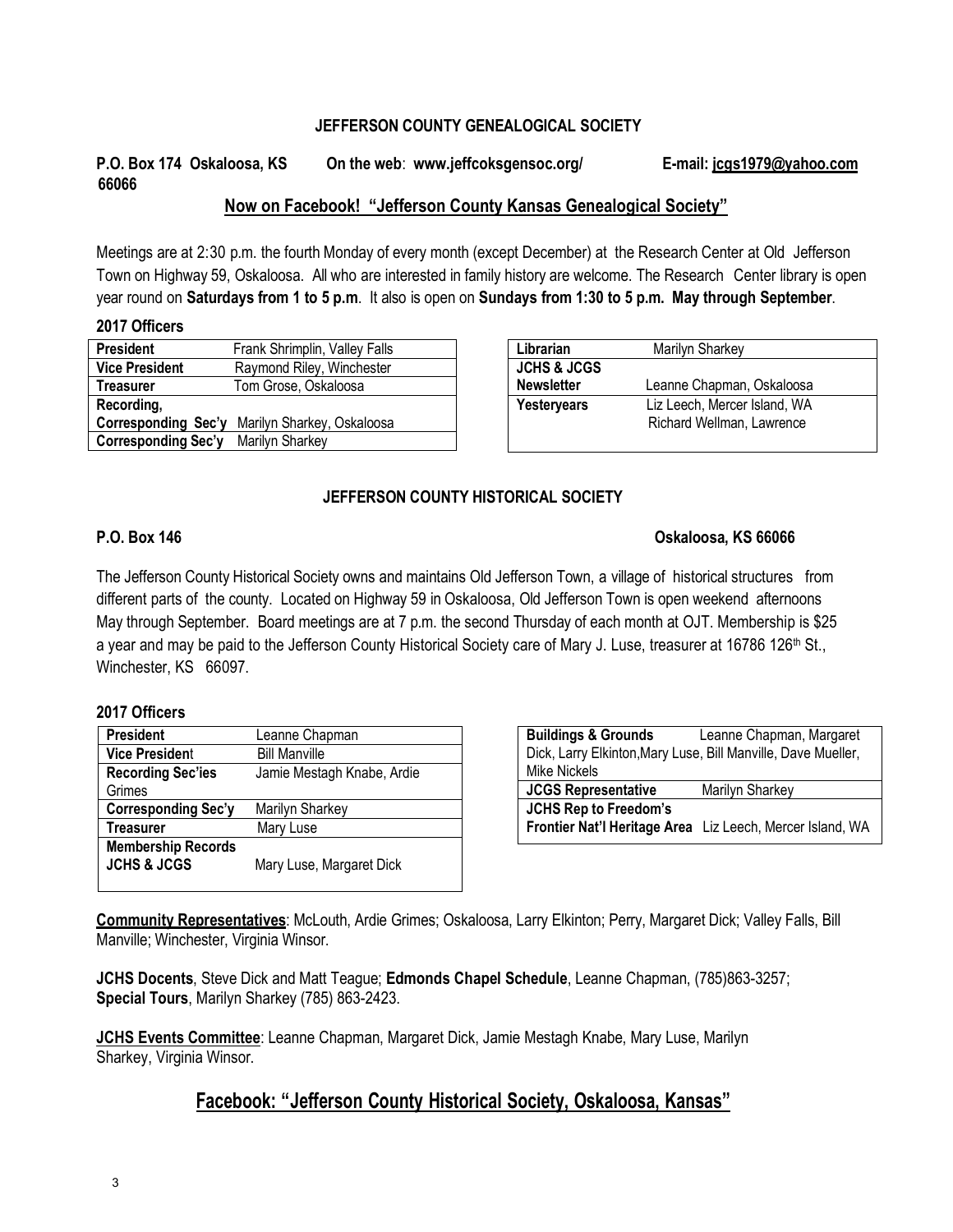## **Civil War diary of John Steuart, Part I**

The transcribed diary and introduction below was shared with the Jefferson County Genealogical Society by the Curry and Steuart families. The descriptions of soldier John Steuart provide a true glimpse into a soldier's life in the Civil War. In Part I of the story, John Steuart, a Union soldier, is fighting in and around Mississippi and is linked to several known battles.

The original copies of the diaries of John Steuart were found in the leather cases carried by Steuart during the war. One case has a wood frame to hold molded bullets and the other case may have been for wadding for the rifle, or food or powder. A muzzle-loading rifle, referred to as a Sharps Rifle, was among his saved artifacts.

According to family: "John **Steuart** was born near Sparta, Illinois, on Feb. 14, 1844. His father died and his mother remarried, to Charles **McIlroy**. John Steuart and two brothers were brought up by a bachelor uncle; without formal education. In 1861, Rev. **Todd** the minister of the Reformed Presbyterian (Covenanter) Church of Coulterville, Illinois, raised a company of volunteers. They marched out of the church yard singing Psalms, on their way to war, according to family stories. John Steuart joined as a volunteer\* at the age of 17. The diary of 1861-62 which follows was written on thin paper, both sides. Very few capitals, not very good spelling. In 1863, on May 15, John Steuart was wounded at Champion Hills. As told years later by Will Steuart, a son, they were advancing through woods, suddenly he came to, sitting on the ground, arms around knees, blood spouting from shoulder near neck. This wound healed up, enough for John Steuart to reenlist in 1865, as set forth in the second diary, kept in the little black book.

Soon after the close of the Civil War, John Steuart married Rachel **Holliday**, near Coulterville, Illinois. They lived near Sparta, Illinois, in a two-room house which he built. Six children were born in this home. In 1880, the family moved to a farm of 160 acres near Winchester, Kansas. The Steuarts had a two-story home built, moving into it in 1881. This house was still standing in 1951, part of the **Hensleigh** farm. Two more children were born in this home. In 1880, many traces of the pioneer days were still to be found in Kansas.

On May 8, 1883, twenty years to the week from the time he was hit, John Steuart died from his wound; it had never entirely cleared up, at various times part of uniform, pus and infection had worked out of it.

The widow was left with eight children ranging from fourteen years down to four months: Will, Margaret, Louella, Renwick, Mae, Ira, Weir, Ethel. That year the last debts were paid, a barn was built, and the family carried on. All eight children were married, all had children, to a total of 21 grandchildren of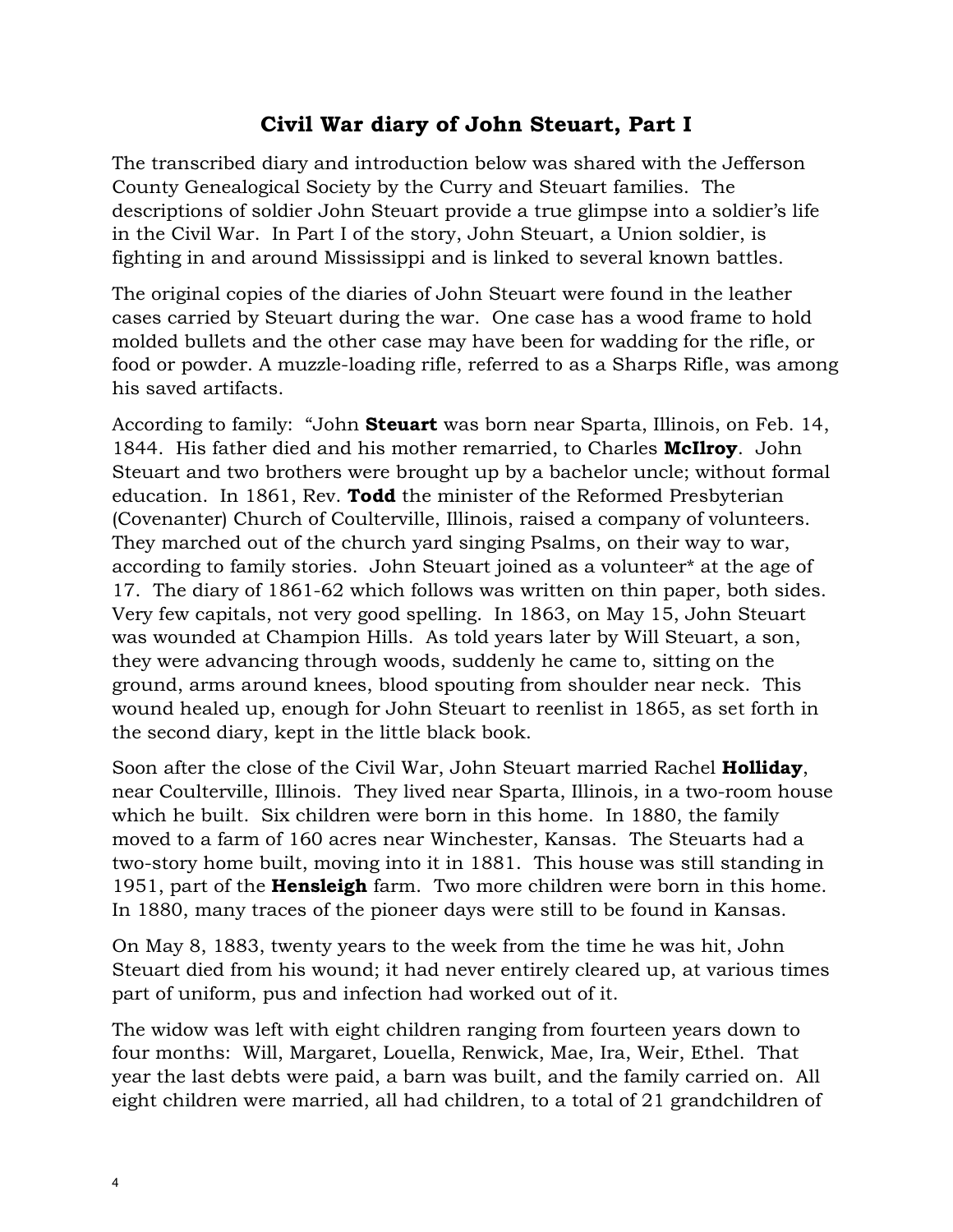John and Rachael Steuart. Both are buried in the Covenanter churchyard cemetery at Winchester, Kansas."

\*ancestry.com records indicate John Steuart served, at least at the start of the war, in the 10th Regiment, Missouri Volunteer Infantry.

## **The diary excerpts:**

## **"DATES OF OUR TRAVEL IN 1861**

**Aug 9th 1861** Sworn into the service at Coulterville & started for St. Louis, afired a salute at Fayetville and (Belleville.

Aug. 10 Reached the arsenal at 12m went a swimming in the Miss. River.

Sabbath 11th: The Cap tried to preach at 12 twelve o'clock herd of an attack on the Iron Mountain RR [railroad,possibly] rumors of an attack on St. Louis formed a line got shoes and blanket and arms then went to drilling orders to lie on our arms & be ready to march in a minute's warning.

12th Seen 500 of Segals [Maj. Gen. Franz **Sigel**] troops to be payed off, elected corporals and sergt. Seen two large cannon planted in arsenal 30 pounders. At 11 o'clock p.m. got order to march, marched 3 miles to the Pacific R.R. Depot after a ride of 37 miles we landed at Pacific Mo about sun rise.

13th Saw the sand cave fifty yards in sand white for making glass and sandpaper.

14th Gen. *(Nathaniel*) **Lyons** killed at Springfield Mo., seen lots going to

Roley (Rolla?). 50 of our men ordered to guard the Meramec bridge.

16th Raised a collection for to deaf and dumb children that had to leave the Fulton asylum.

17th Went swimming.

18th Sabbath had preaching by Captain Todd.

19th Seen the First Regt. Going home. Seen Gen. Sigel as he passed.

20th The soldiers passing by the thousands to St. Louis.

22nd 29th Cavalry passed and one thousand infantry went to the Merrimac 2 ¼ miles pitched tents 50 men.

31st Ordered to the Merrimac.

**Sept. 1st, 1861** Sabbath marched all night striped and waded came to a secesh camp at sunrise they had fled, captured 6 men and 5 horses, killed 4 or 5 started back at one o'clock got lots of milk and butter watermelons – camped all night on the roadside slept fine high hills and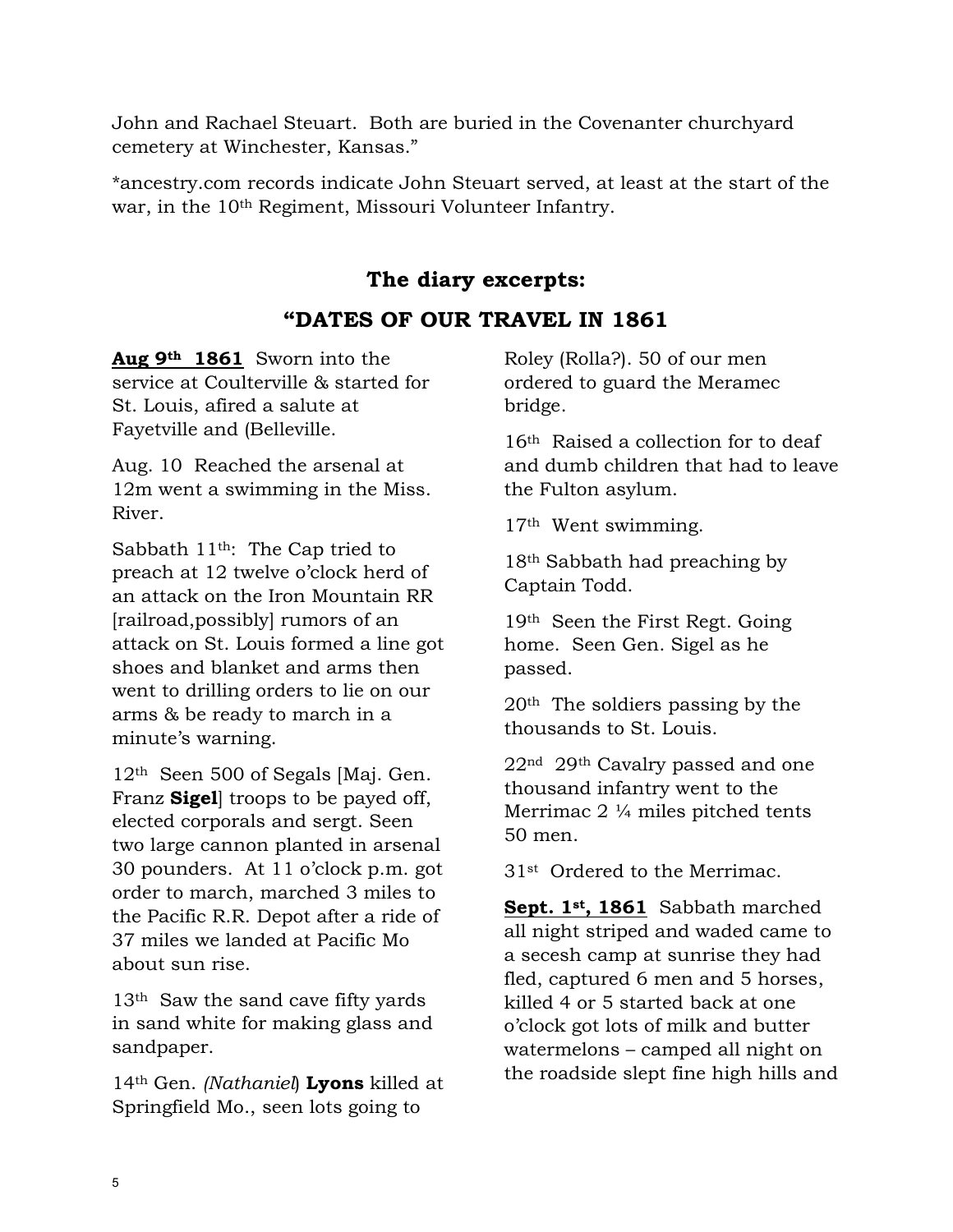cedars looked well 325 in all another expedition started for big river.

4th Moved to Pacific it is headquarters details made for several purposes Friday a bridge burned at the St. Louis and Hannibal R.R.

October the 1st I was sick in the hospital and got our uniforms at Pacific 10 got back to my reg. They were under marching orders. This is a nice place noted for wine got lots of apples and pies, 27 our reg. went to Fulton. I was not able to go.

Nov. 9th Took sick again , got a furlow and did not get back till 12th of Dec. had a big time at home.

20th Got 60 miles for our reg.

21st Started on a long march I was not able to go.

**Jan. 5, 1862** The remainder of the reg. started for Warrenton got there the 14th and was quartered in a house.

17<sup>th</sup> 25 of our Co. started for Troy along with some other troops got there at sundown got my supper at a house for nothing stayed there all the next day and got lots of apples, potatoes, eggs and all such things. Took 19 prisoners started back the 19th marched through the mud stayed there till the twenty-4 of February then marched to high hill. It was very cold and stormy.

14th Our Co and Co A went to Mexico [Missouri], snow on the cars. 16th The cavalry went out on a scout.

18th Got back safe with some prisoners. Found a dead man on the R.R. track the cars ran over him. 5 of our Co worked on a block house. I worked 9 days we boarded out got our rations cooked for 25 cents per week.

**April Mexico 4th** drew dress coats, hats and exchanged gray pants for blue.

17th We left Mexico for St. Louis stayed all night at high hill started then rain the next morning for Luter Landing took quarters in a tobacco house. We was only 4 miles from High Hill.

18th Marched to Luter Landing shot off our canon the Isibelon arrived at 5 o'clock went loading got through at  $\frac{1}{2}$  11 o'clock.

20th Stopped at St. Charles took on the sick arrived at St. Louis rain and disagreeable moved to R. Campbell boat.

21st Payrolls fixed rec. our pay on the boat. 14 or 15 Co. officers were mustered out of the service also Col. Todd Holmes elected cor. Cap **Harney** elected major.

23rd Arrived at Cape Girardeau 12 o'clock at night marched 1 mile to our camping ground.

30th At 2 o c went on board the boat the boat for Pittsburg Landing.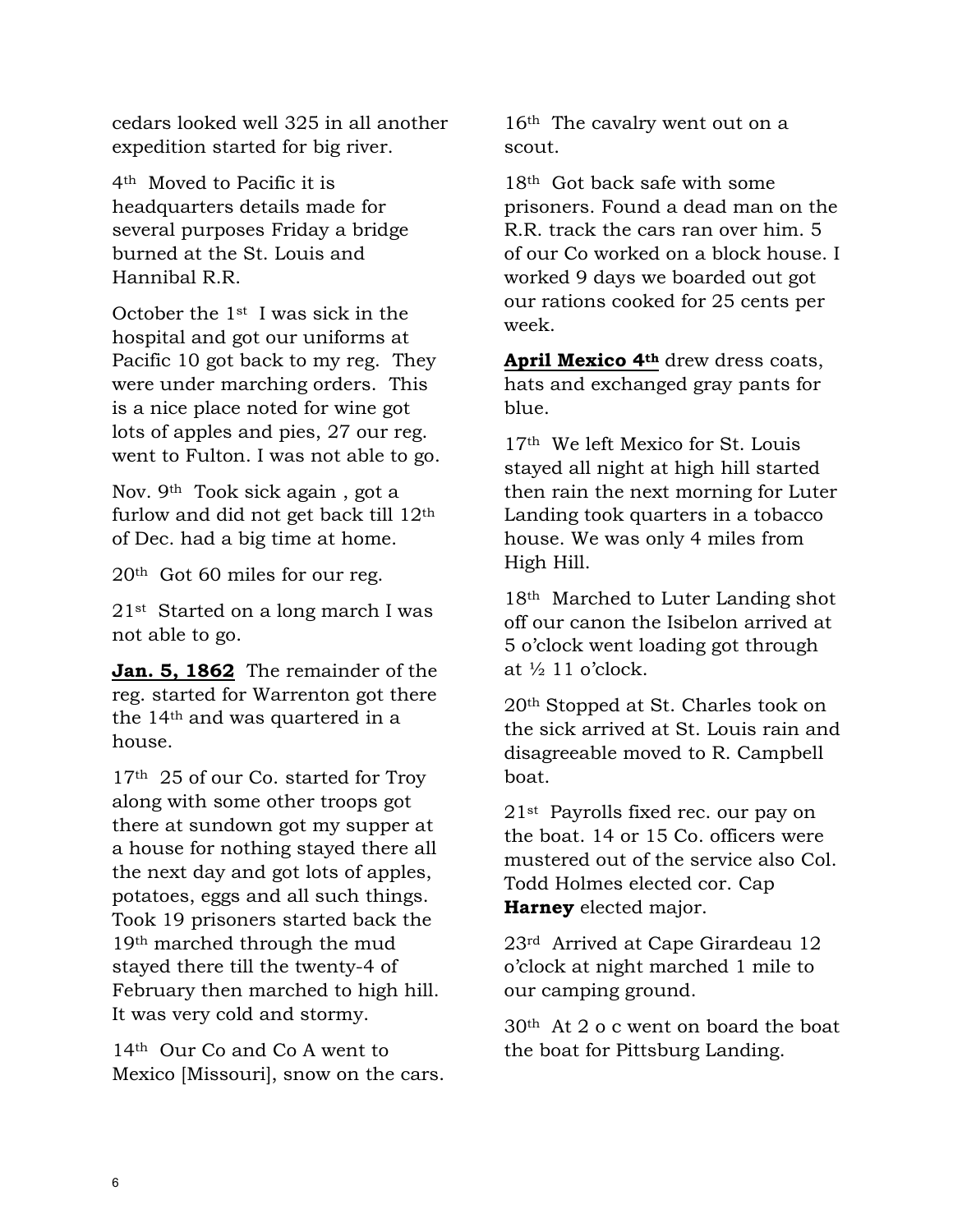**May 1862 1st** stopped at Paduea since 3 o'clock 10 o'clock a man jumped overboard with the delerium tremons.

2nd Passed Fort Henry 7:40 o'clock.

3rd We were fired into returned the fire two men got wounded arrived at Pittsburg Landing moved out and pitched tents heard scurmishing at a distance – 125 steam boats there lots of rebel arms piled up. One corporal shot a Sergt. by accident Co. A.

4th Buried the sergeant, started to march at noon went two miles pitched tents and it raining like rip.

5th Marched 7 miles, we camped in a cornfield 100 hundred yards from the Miss. [Mississippi] line, there is 7 reg [regiments] and 7 batteries camped here.

6th Marched 1 mile saw Gen. **Hubbard**.

7th No rain, marched a few miles Merder [?] Corinth [Mississippi].

8th Marched 4 or 5 miles had a scurmish went back in the evening, only a reconnoiter.

9th Our reg. went 2 mle on grand guard there was a house where we stayed the woman & 6 children all chewed tobacco.

10th Went back to camp.

11th Cleared camp.

12th Moved a few miles further.

Sab [Sabbath] 13<sup>th</sup> Dug trench in the forenoon.

19th Firing in front an alarm 1 mile from Farmington.

21st Rained very heavy last night sharp firing today.

26th Had a scirmish on front got 5 men wounded and one killed.

28th We marched 2 miles had a scurmish got 5 men killed and 40 wounded stayed till evening our Co. went on grand guard.

29th 5 Co of our reg had a skirmish got 5 killed and 24 wounded.

Friday 30th The rebels evacuated Corinth and our army marched through we marched till 12 o'clock at night found lots of secesh comasarys, stores of everything but coffey.

31st Baked bread lived fine the rebels left cooking uetentials moved 1 mile formed a line then I took sick the reg. got marching orders with two days rations.

**July 1862 1st** I then gave up the case and was herded back to the brigade hospital.

July 3 The reg marched 12 miles crossed the mobele R.R. 7:40 o'clock they marched threw rain and after night till they were fatigued a great dele.

 $12<sup>th</sup>$  They got back to the old camp.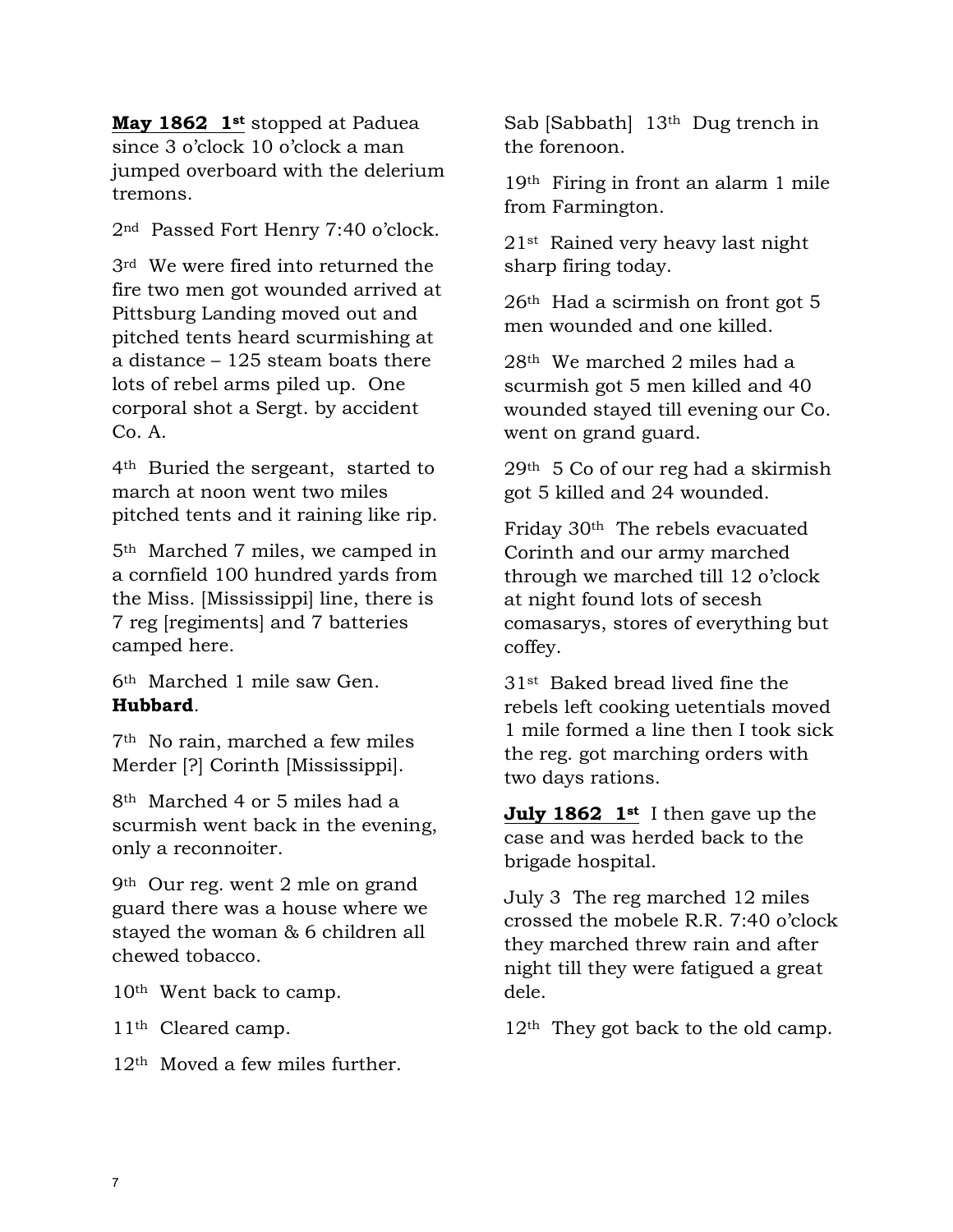15th I returned to camp got two months pay and was very weak they moved 1 mile formed camp.

**August 3rd** Returned to Co I took sick again and did not return till the 9th of Aug.

15th Moved to Jasinto [Jacinto, Mississippi]our Co was guarding headquarters our Co went out a'foragin' brought in lots of potatoes and apples and roasten ears.

 $20<sup>th</sup>$  Changed our camp  $\frac{1}{4}$  of a mile to the rear put up shades and bunks and had a fine time of it.

25th Our reg. was ordered on a march returned the next morning I was not along myself they brought three or four prisners.

**September 9th** Capton Todd started home.

17th We started for Juea [Iuka, Mississippi?] went one mile camped one mile from Jasinto. Our Co was on grand guard, baked bread.

18th Went on to Juea lots of troops ahead of us and had a fight lay on the battle field all night with any blankets. James **Young** got his finger shot, three of Co A got each a leg shot off, 14 of the reg. got wounded we was on the reserve our loss was 175 killed 325 wounded. The secesh loss was 390 killed 1010 took a good many prisners.

19th Tried to cut off their retreat but was too late. got one cracker for

dinner and ½ hour rest at noon started back in the evening camp on the Juea Road.

20th Got rations from the divisions train started back for Jasinto got there in the evening.

21st We moved our camp 1 mile and fixed up bunks and covered with blankets.

25th Part of our reg. went out a'foragin 8 miles northeast of town got 11 or 12 loads of corn got our haversacks filled with sweet potatoes.

**October 1st** We left Jasinto for Corinth camped within a few miles.

 $2<sup>nd</sup>$  Moved our camp 1  $\frac{1}{2}$  miles nearer town.

3rd We moved into town heard cannonading in the morning that lasted till noon. Our reg got 14 killed and got 85 wounded, the rebel loss was 8 thousand killed and wounded our loss was three hundred killed, 11 hundred wounded, **Price** [Gen. Sterling Price] retreated to Hathee River.

5th Drawed one pair of shoes we got three days rations and started in persuit seen lots of dead and prisoners.

7th Marched on threw Co south where our cavalry had a fight we got to Riango [Rienzi, Mississippi?] at night.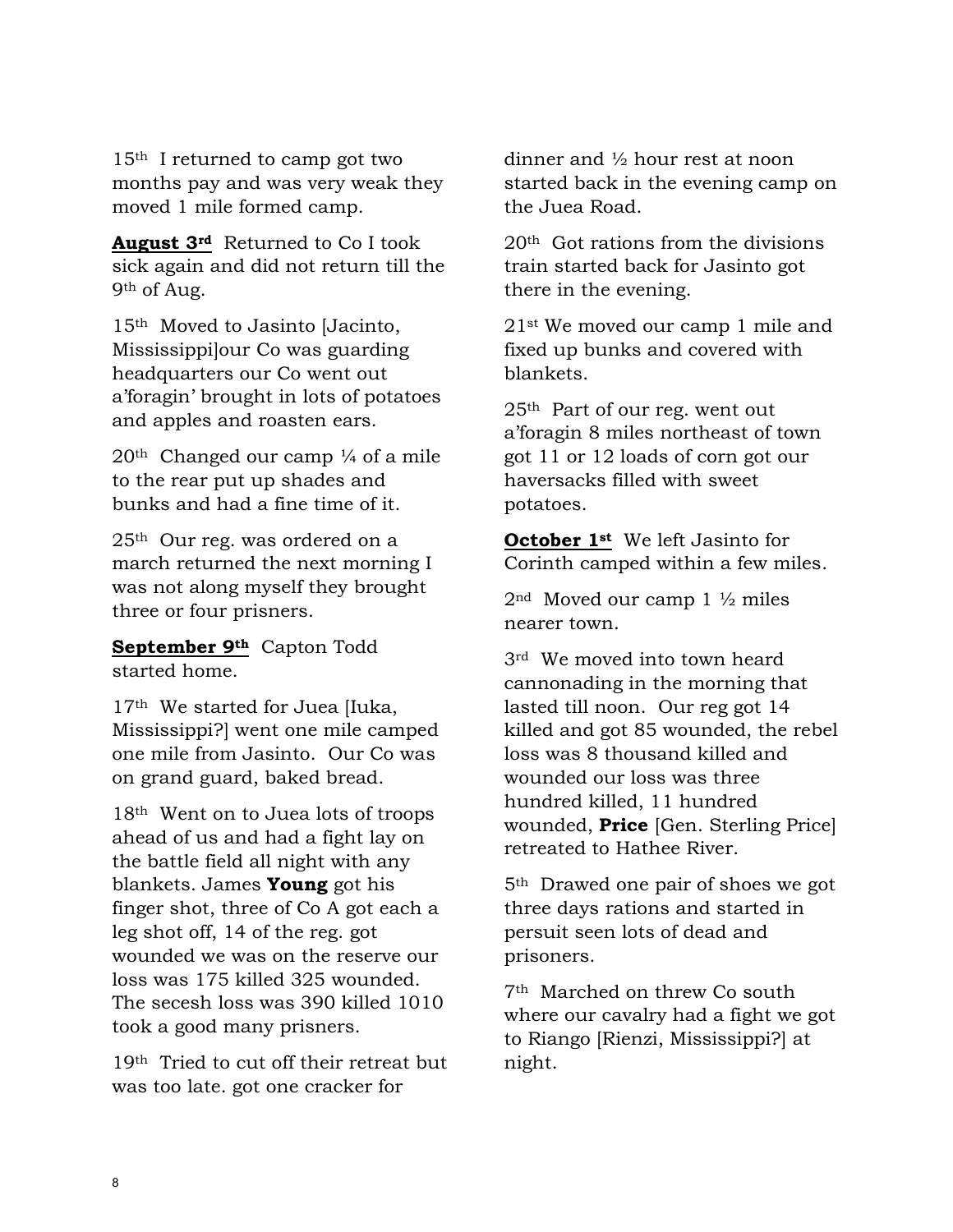8<sup>th</sup> Rested half day then started for Riply [Ripley, Mississippi] and got to Little Hatch River.

9th Heard of Price at Riply, Stanly formed a line of battle, Price ran again, got roasten ears.

10th We went back to Riango.

11th Marched back to Corinth and struck tents.

13th Moved a little closer 12 of our Co detailed for headquarters, guard corporal and sergeant.

15th Moved headquarters a little closer to town.

21st I seen the 12th Illinois.

26th Snow and cold

**November 1862 2nd** we started on a march with blankets and three days rations.

3rd Marched on toward Grand Junction [Tennessee].

4th Marched on toward Holley Springs, camped 4 miles from Grand Junction – 4,500 on this expedition.

8th Went to Davis Mills 6 miles.

9th Went out 5 miles reconnoitering toward Holley Springs came back in the evening.

12th Our brigade with a lot of cavalry started for Holley Springs

got there the 13th seen where the pickets fought. Started back in the evening camped at Hudsonville.

14th Got back to Davis Creek got our knapsacks I got some cloes stole – our Co. is guarding headquarters.

17th We marched to Moscow 10 miles west of LaGrange it is a nice place.

28th We started for Holley Springs, camped at Cold Water.

29th We got to Holley Springs at 10:00, we went to Lumkins Mills seen where the pickets fought her firing in front took guns.

**December 6th** We got to Oxford, Price retreated, our men got 100 and 20 prisners headquarters in town.

9th Seen the 81st Ill. Reg. found the boys in good spirits.

12th Moved out 6 miles formed camp.

16th Our men brought in 150 prisners.

19th Got a letter from Mother and Robert **Derring**.

29th Wrote to mother.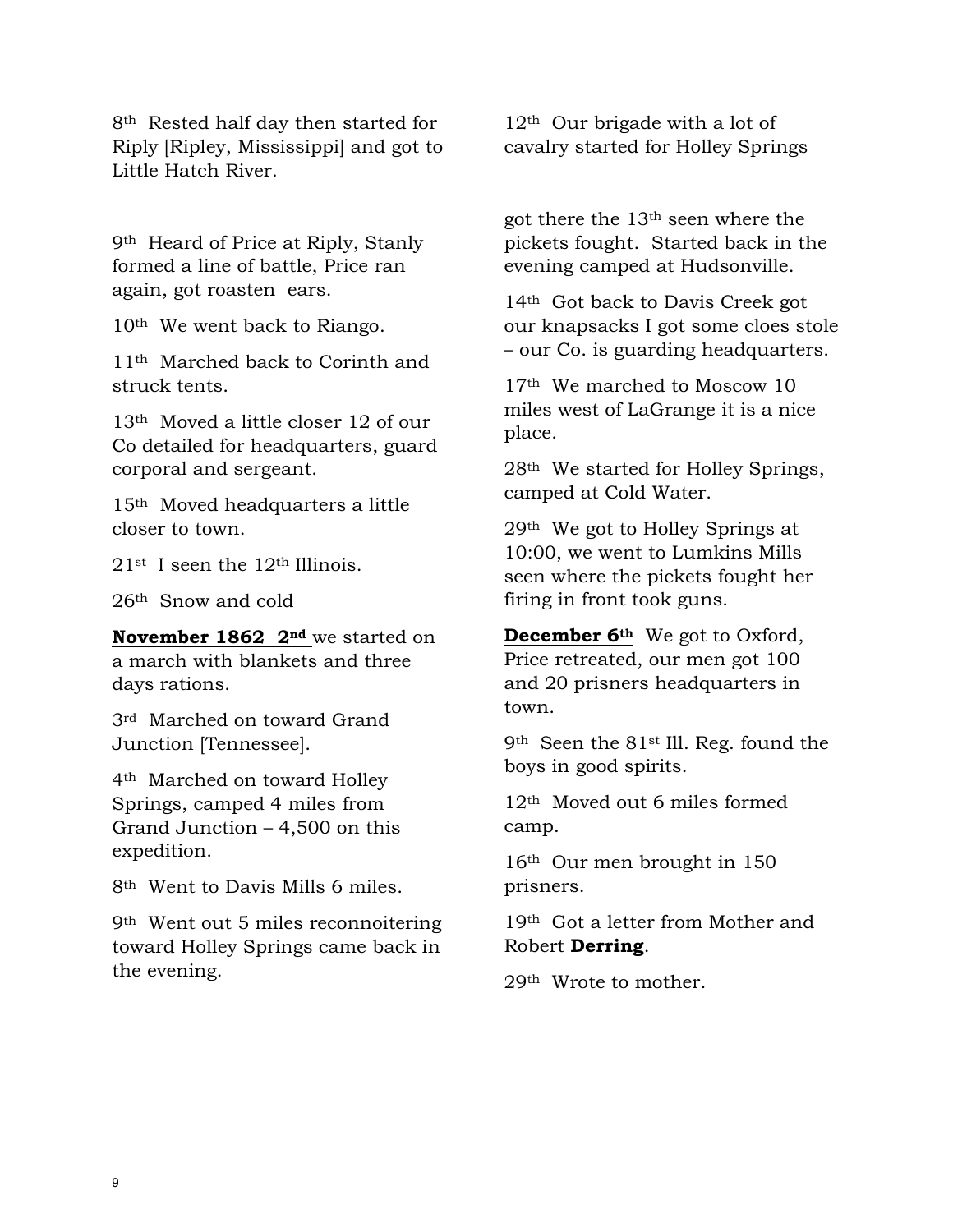# U.S. General Land Office Plats and Survey Field **Notes**

## And Dr. James Noble's Log Cabin

One of the best tools for researching early Jefferson County properties is a set of hand-drawn maps (plats) and accompanying field notes by U.S. General Land Office (GLO) surveyors. In 1855 these surveyors traveled west to east and south to north, and east to west and north to south through Jefferson County with their measuring chains, compasses and axemen. They took the measurements that divided the land into precisely sized sections and townships, those very same townships and sections you see on your property tax bill today.

The surveyors, following new 1851 instructions, also marked corners of sections, often with large limestone rocks in Jefferson County. Perhaps most interesting is the commentary the surveyors were instructed to include in their notebooks, "field notes," was about the land conditions, whether it was hilly, rock, had a spring or stream, the quality of the soil, trees, early settlers' dwellings and fields, roads and the like. All of it can be an aid to genealogists and researchers.

The Kansas State Historical Society's archives in Topeka contain the maps made of each township in each range for Jefferson County and members of the public may have copies made. In addition, the archives contain the surveyors' field notes books, which may be viewed, as well. Closer to home, the Jefferson County Genealogical Society holds a copy of a book containing the surveyors' field notes for all of Jefferson County and a large map composed of copies of the survey plats is on an interior wall in the society's library. A few of the Jefferson County plat maps are online at: <http://www.kansasmemory.org/item/223914>

With these tools, I'd like to share an example of the information a researcher can draw from the plats and field notes.

The standard histories of early Oskaloosa say that when Oskaloosa co-founder Jesse Newell (the other founder was Joseph Fitsimons/Fitzsimmons) moved to the area, he acquired the log cabin of settler Dr. James Noble. Various accounts say that cabin was somewhere on the east side of Oskaloosa possibly near commercial sites or Old Jefferson Town just east of U.S. Highway 59.

I asked Bill Noll, Jefferson County's public works director and a licensed surveyor, to try to zoom in to a more precise location for Dr. Noble's log cabin. A year and a half earlier, Mr. Noll had solved a more challenging mystery of where an Underground Railroad "train" led by John Doy had been ambushed by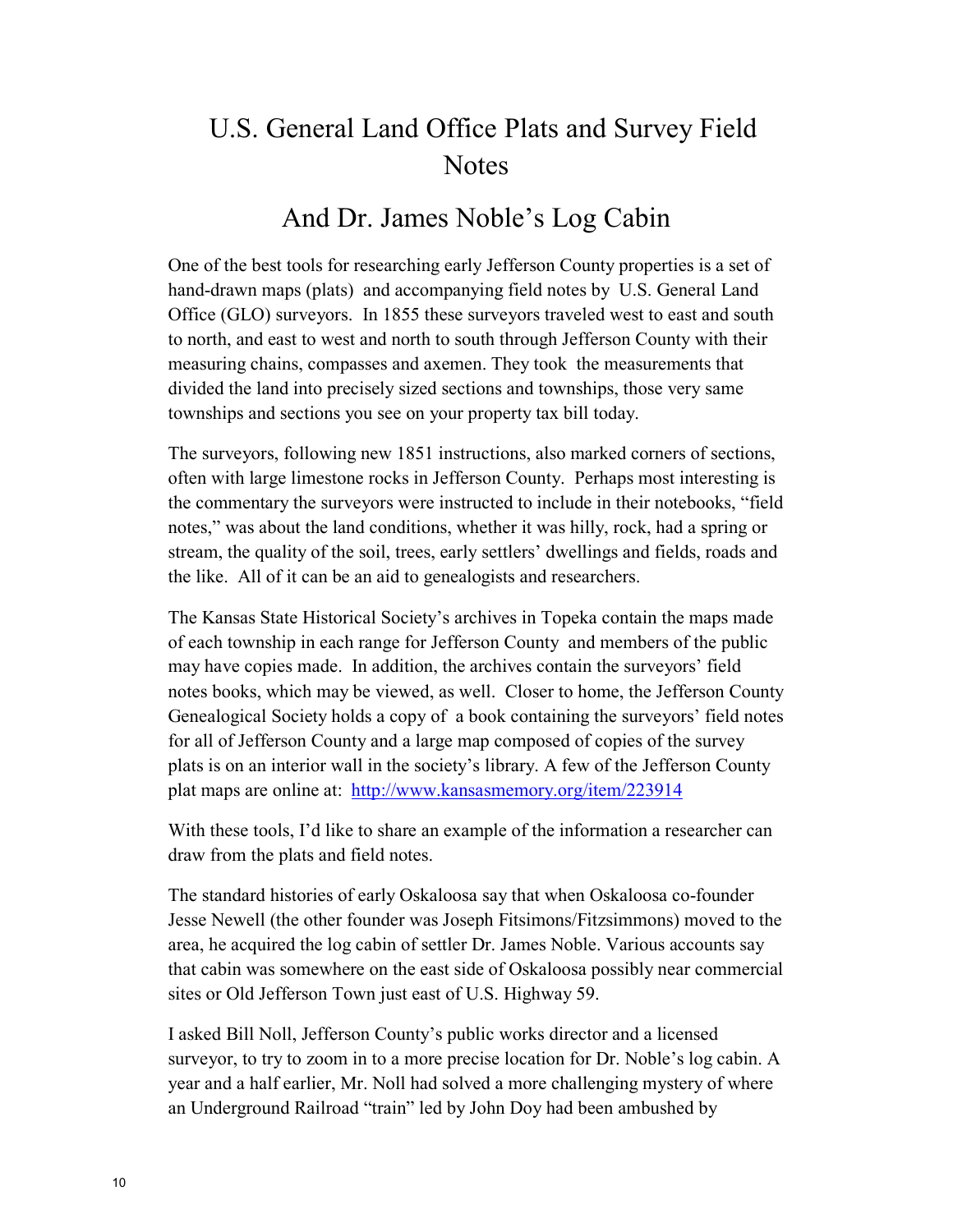For Dr. Noble's cabin, Mr. Noll used the GLO maps on file with the county and the accompanying copy of the field notes written by the original surveyors of the land. In this case, the early surveyors paid particular attention to the north boundary of the Delaware Reserve lands, which ran along the south end of what is now Oskaloosa. Noble's cabin was on the northern edge of the Delaware lands, which were not open to settlement or purchase by anyone outside the Delaware Indians.

While the colorful GLO maps depict a close approximation to where various landmarks were located (a road, a stream, a cultivated field, etc.), they weren't always precise in mapping every landmark. The maps were an artist's interpretation of the survey. But in the case of Dr. Noble's cabin on the map, compared with the field notes taken by the surveyor, the map was on target, Mr. Noll reported.

## **That puts Dr. Noble's log cabin about where the Edmonds Chapel stands now at Old Jefferson Town.** (See images on following pages)

Finding properties on old survey maps in Jefferson County to compare with what's in place now is astonishingly simple because of a mapping program put together by **Kirk Webb, GIS specialist** in Jefferson County's GIS (geographic information system) Department.

With the county's GIS aerial photography as a base (the GIS system allows for every land parcel in Jefferson County to be viewed with its property identification numbers, land description, acreage, etc), the GLO 1855 survey maps can be "overlaid" on the same location of the latest aerial map and compared.

You can get to Jefferson County's Historical Map by copying and pasting this link into your Internet browser address bar:

[http://jfcogis.maps.arcgis.com/apps/webappviewer/index.html?id=05b](http://jfcogis.maps.arcgis.com/apps/webappviewer/index.html?id=05bcc934d8834a8f8a5fc64766323c03) [cc934d8834a8f8a5fc64766323c03](http://jfcogis.maps.arcgis.com/apps/webappviewer/index.html?id=05bcc934d8834a8f8a5fc64766323c03)

The interactive map includes instructions on how to use all the map's options from current aerial photos of the land to the old GLO maps. Also included are helpful explanations about GLO maps and about the U.S. Bureau of Land Management's GLO records, along with Internet links to those websites. These sites explain how to use the measurements contained in the field notes as well as how to interpret all the numbers and markings on the GLO maps.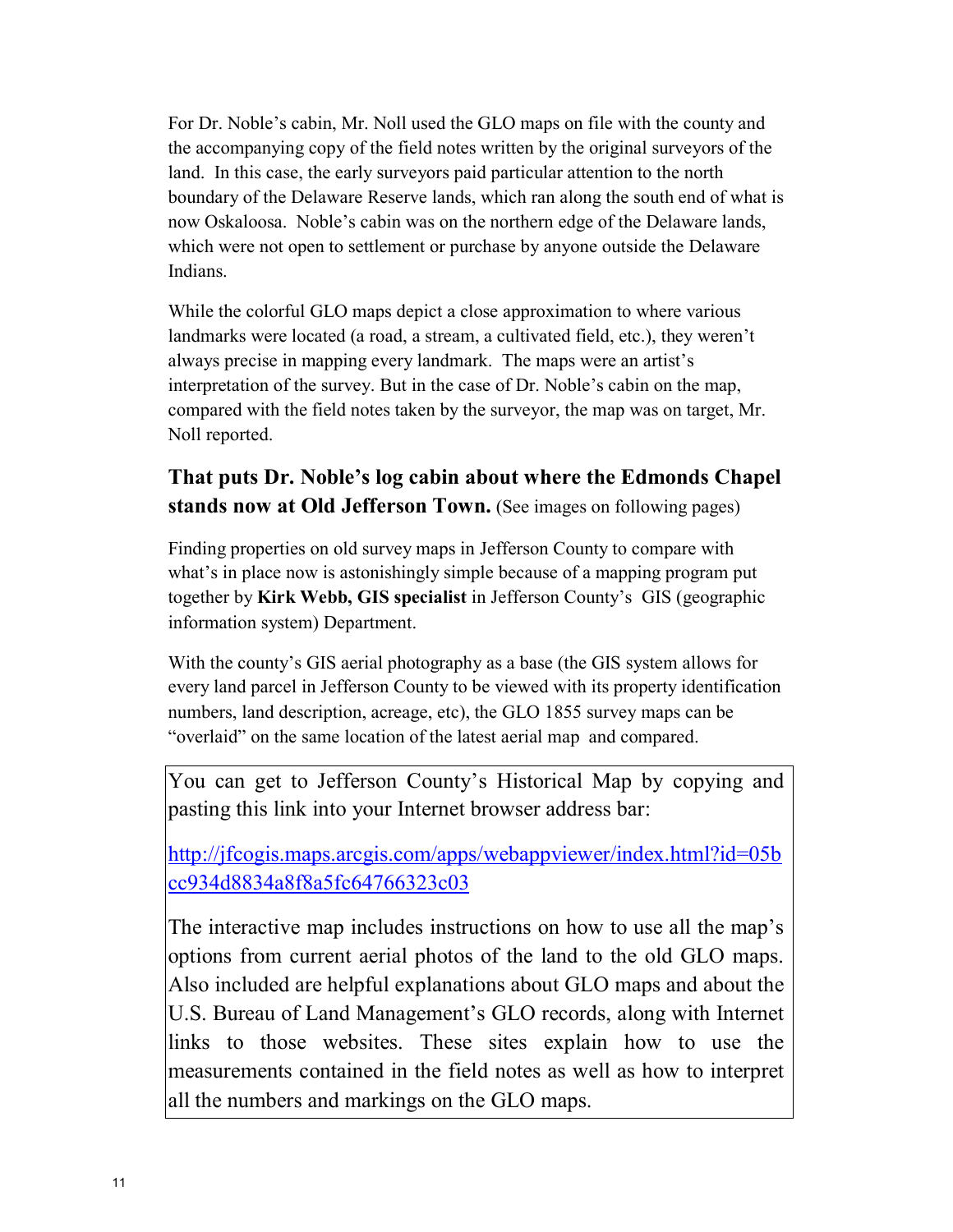Back to Bill Noll and his finding. The GLO map offered a good siting of Dr. Noble's cabin. Field notes written by surveyor William Shields for this spot in the NW ¼ of **Section 4, Township 10S in Range 19E** say Noble's "dwelling house" was about 10 chains northeast of a "corner" where the Delaware Reserve's east-west boundary line ran across Sections 5 and 4.

*> The image on the next page* is a close-up of Jefferson County's GLO map. On the "west" side of the image you can find Mr. Noble's cabin marked with a small black square within a shaded area. The corner from which the surveyor figured the northeast distance to the cabin is formed by the vertical section line between Sections 4 and 5, and the faint line running east-west, slightly sloping (the north Delaware Reserve line).

*> The image on the page after that* is from the interactive Jefferson County Historical Map from the county's GIS department. It shows the most recent aerial image of the same area at Oskaloosa, with the old GLO map depiction of where Noble's cabin was. Unfortunately, the way the image comes together for off-line use it's hard to see Edmonds Chapel under the Noble "box."

Shields, the surveyor for the north Delaware Reserve border across several sections in of Jefferson County, wrote this of Township 9, which contains most of Oskaloosa and up Hickory Point: *"The quality of the land in this Township is considerably above the common average. There is a fair proportion of rich bottom land on both sides of Slough Creek, which is the principal stream in the Township. The stream has a gentle [?] generally, high steep banks and stony bed. The uplands are generally rolling, good 1st rate land – and well adapted to cultivation. Timber chiefly Oak, Walnut, Hickory, Elm, [Lime?], Ash, Locust and Mulberry – undergrowth Hazel, Oak & hickory bushes, [?] and vines."* 

## **Notes on the Public Land Survey System**

| 6              | 5  | 4  | 3  | $\mathbf{2}$    | 1  |
|----------------|----|----|----|-----------------|----|
| $\overline{7}$ | 8  | 9  | 10 | 11              | 12 |
| 18             | 17 | 16 | 15 | 14              | 13 |
| 19             | 20 | 21 | 22 | 23              | 24 |
| 30             | 29 | 28 | 27 | $\overline{26}$ | 25 |
| 31             | 32 | 33 | 34 | 35              | 36 |

*Sections in a township, left.*

**"Range"** measures distance, in six-mile units, east to west from a specific meridian. **"Township"** is a measure north and south of a specified baseline. A township usually has **36 one-mile sections,** six miles wide and six miles tall. Sections are further divided into quarters and those quarters further divided.

How they measured: A **mile is 80 chains**. A chain is **66 feet** long. Each chain has **100 links**. A link is **7.92 inches.** If you read that a field was 12.59 chains from a line, it means 12 chains and 59 links. To get the number of feet, multiply 12.59 times 66, for 830.94 feet.

The information above is taken from multiples sources, easily found on the Internet. You would need further reading on "bearing direction" to be able to follow a surveyors' notes.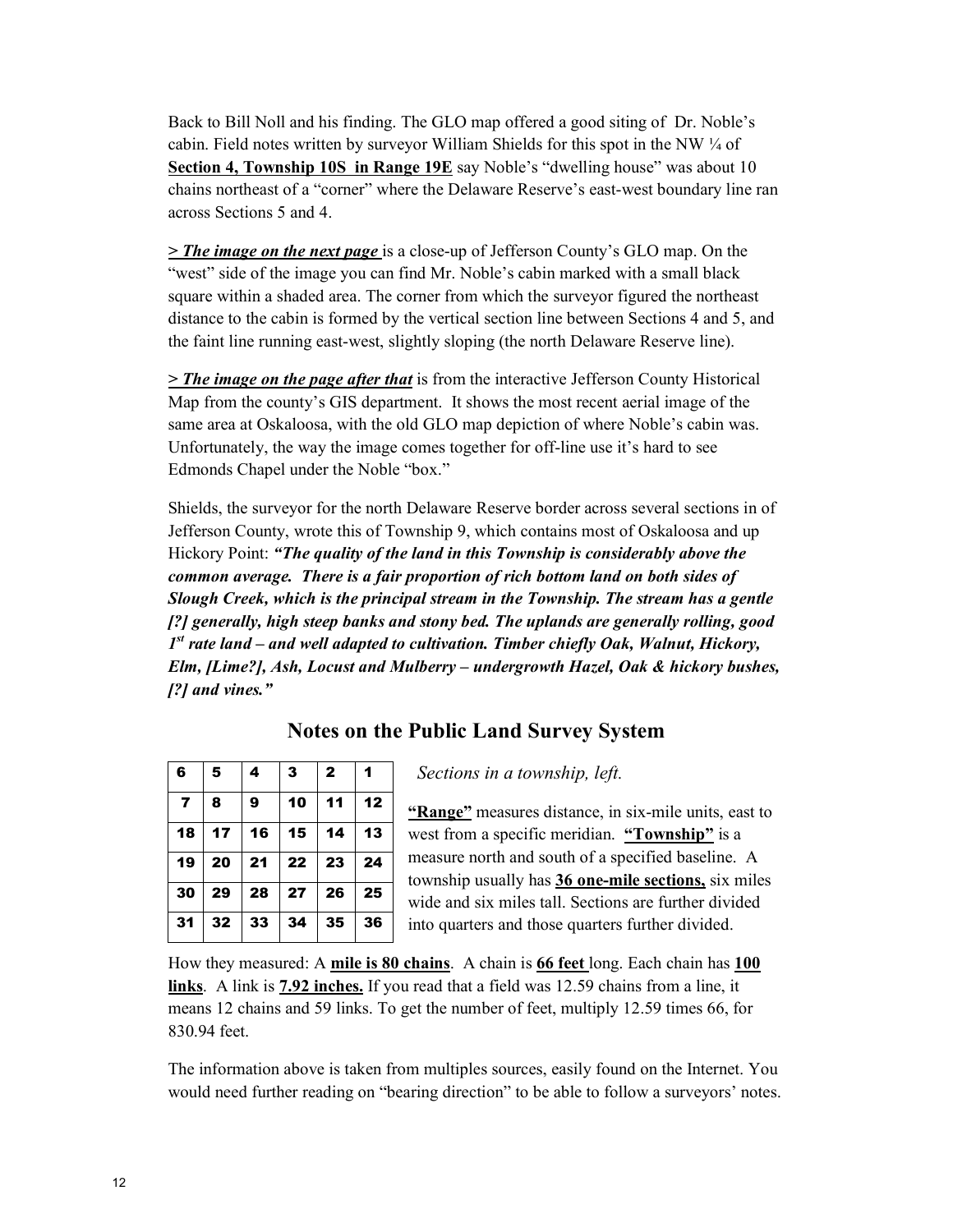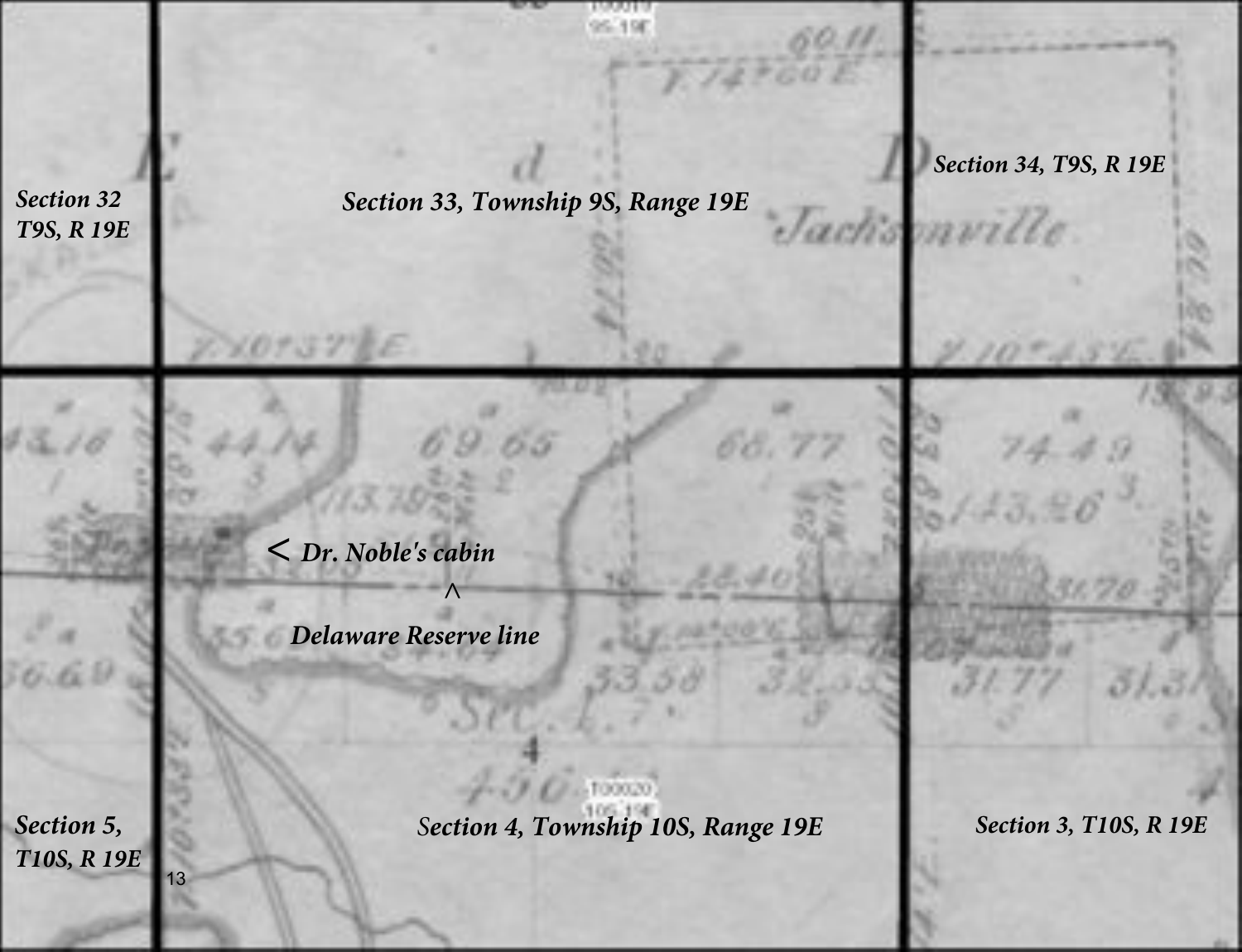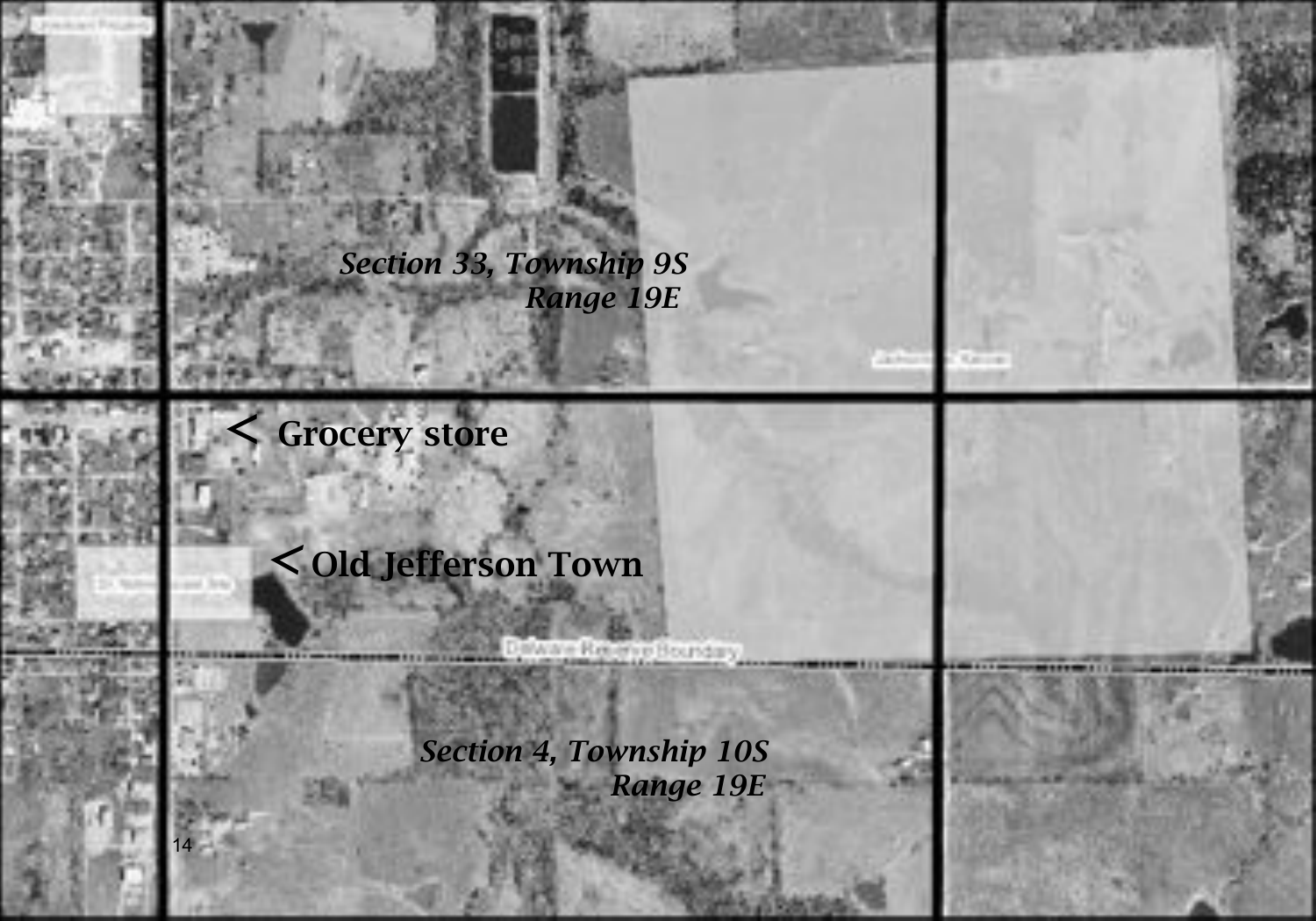#### Nincehelser Museum on State Register

William Jefferson Nincehelser was born in Cable, Ohio on January 29, 1854. He was the second son of Henry and Elizabeth (Strohl) Nincehelser. The Nincehelsers named their sons with Biblical names and names of US presidents, thus the name William Jefferson. William's birth year being of the Kansas-Nebraska Act and his birth date later become the birth date of Kansas.

William J. Nincehelser at the age of 25 moved to Jefferson County about 1880. Upon coming to Kansas, William worked for Charley Golden to do blacksmithing. When the Leavenworth, Topeka, and Southwestern started running passenger service to Oskaloosa he turned to the livery business. At first he was an assistant to Jim Sprague. Later he went into business for himself in 1887 when the Kansas City Wyandotte & Northwestern came to the Oskaloosa area, missing the town by 2 miles.

In 1881 George Parsons and his wife, Elizabeth bought four lots in block nine at the southwest corner of Washington and Cherokee streets, one block east of the Jefferson County courthouse. He began construction of a one-story, L-shaped wood-frame house. After the death of their daughter, the Parsons sold the property. In May of 1884 it was sold to Dr. J.W. Balsley and his wife, Sarah (S.E.)

William Nincehelser met a local woman named Minnie Wendorff. William and Minnie married October 21, 1885 and moved to a residence across the street from Dr. Balsley and his wife Sarah. In 1886 William and Minnie (Wendorff) Nincehelser purchased the house from the Balsley's and began residing in the Victorian house at 506 Cherokee St., Oskaloosa, KS. The Nincehelsers moved to their new home to start their family.

Sometime between 1886 and 1893, the house was expanded, presumably to meet the needs of a growing family. In 1893 three of the four Nincehelser daughters had been born. Changes to the one-story house appear to be an addition on the north side and a one-story appendage on the southwest side of the house, connected to the main house by a hyphen.

Mr. Nincehelser had a livery stable on the North side of Oskaloosa square and operated a hack service, freight and hauling service to take passengers between the two train depots located about a mile outside town. He was also a coal dealer. William was a very successful businessman. A clipping from the Oskaloosa Times on March 30, 1894 states:

"William Nincehelser has treated himself to a brand new hack (carriage) from Elkhart, Indiana Carriage Works. It is one of those long – bodied fellows, almost as long as Will, capable of seating anywhere from ten to fifteen, according to the size and disposition of its occupants. Will is making some substantial improvements in his business and when he gets his new barn completed will have one of the most complete stables in the state."

In 1887 their first child was born. The new baby girl was named May. In 1889 another baby girl was born to the couple. Her name was Maud. In 1890 Nell was was born. In 1897, their last child, another daughter Agnes was born. All four girls were christened in the same dress. All of the girls attended Oskaloosa Public Schools, graduated from Emporia State University and became schoolteachers in Jefferson County. Only one of the girls married. The others lived their entire lives in this house.

In 1913, at the age of 24, Maud met and married Frederick Thomson. In 1915 the couple moved to Horton where Frederick became the superintendent of Horton schools. They did not have any children from this marriage.